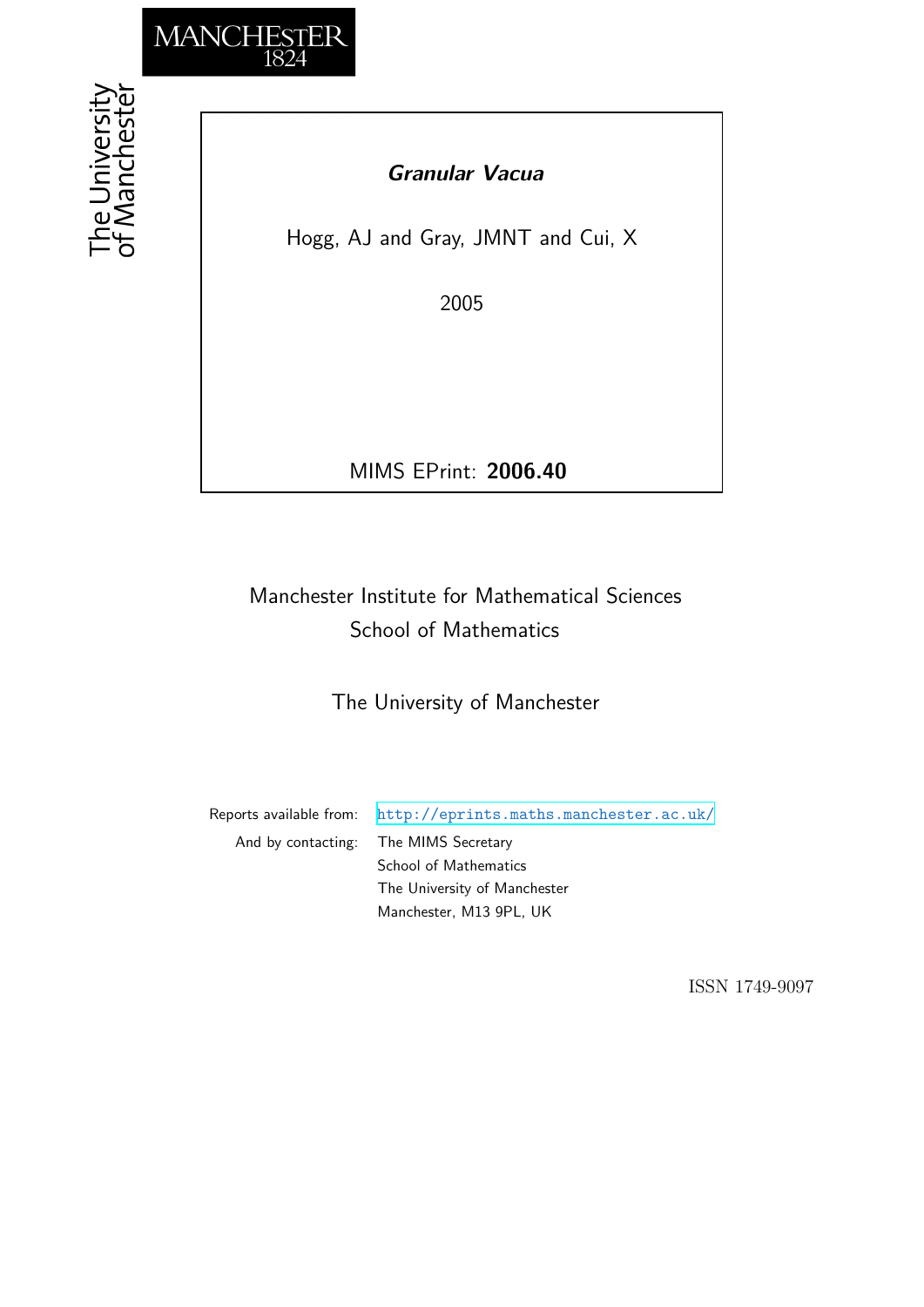# Granular Vacua

A.J.Hogg *Centre for Environmental & Geophysical Flows, School of Mathematics University of Bristol, University Walk, Bristol BS8 1TW, United Kingdom*

J.M.N.T. Gray & X. Cui *Department of Mathematics, University of Manchester Manchester, United Kingdom*

A continuum model of a channelized, free-surface granular flow is developed to calculate the rate at which it expands into an initially grain-free region when lateral constraints are removed. The spreading is driven by cross-stream pressure gradients and resisted by basal drag. The boundary between the granular vacuum and the flowing grains is elucidated both in the near and far fields.

# 1 INTRODUCTION

Whenever a confined granular material flows into an unbounded region, there is a well defined boundary to the flowing grains, as the material moves into initially grain-free domain. For example, such *granular vacua* are found in the lee of obstacles placed in free-surface chute flows; particles are deflected around the stationary obstacle and do not infill the region immediately downstream of it, forming a grain-free region in its wake. Infact such deflection patterns often underlie the design of many avalanche defence barriers (Gray et al. 2003). Also large-scale natural rockfalls and avalanches are often initiated in gulleys from which the flows may spread laterally when they are no longer confined. In this paper we examine the generic processes by which free-surface granular flows expand into grain-free regions by studying in detail the lateral spreading of a channelised flow when the boundaries that confine it are removed.

We analyse rapid, shallow flows for which the steady lateral, cross-slope spreading is driven by the generation of normal stresses and resisted by basal drag. Using a shallow layer continuum model we calculate the shape of the boundary between the flowing grains and the grain-free region. First we show that close to the point at which the flow becomes unconfined, it spreads laterally at a constant rate that is determined only by the upstream Froude number. This expansion is analogous to the Prandtl-Meyer expansion of a high speed flow of gas into a vacuum (Chapman 2000). Further downslope, however, the rate of lateral spreading enters a different dynamical regime and becomes dependent upon the gravitational acceleration and basal resistance.

In this paper we formulate a shallow-layer model of rapid granular flows  $(\S2)$  and then analyse the expansion into the grain-free region in the near  $(\S 3.1)$ and far field  $(\S3.2)$ . Finally we draw some brief conclusions (§4).

# 2 SHALLOW LAYER MODELS

The granular material flows steadily down a rigid plane, inclined at an angle  $\theta$  to the the horizontal. We align the coordinate axes such that the  $z$ -axis is perpendicular to the plane, the  $x$ -axis is parallel to the direction of steepest descent and the  $y$ -axis is perpendicular to these two (see figures 1,2). The flow is laterally constrained for  $x < 0$ , but is unconstrained for  $x > 0$  and we analyse its expansion into the granular vacuum. The depth and bulk density of the flowing layer of grains are denoted by h and  $\rho$  and thus the steady-state conservation of mass is given by

$$
\frac{\partial}{\partial x} \int_0^h \rho u \, dz + \frac{\partial}{\partial y} \int_0^h \rho v \, dz = 0, \quad (1)
$$

where  $u \& v$  are the components of the velocity field along the  $x \& y$  axes, respectively.

The depth of the flow is assumed to be much less than the lengthscales over which the flow varies in the plane. This implies that vertical accelerations are negligible and the vertical momentum equation is considerably simplified. Denoting the pressure tensor by  $p_{ij}$ ,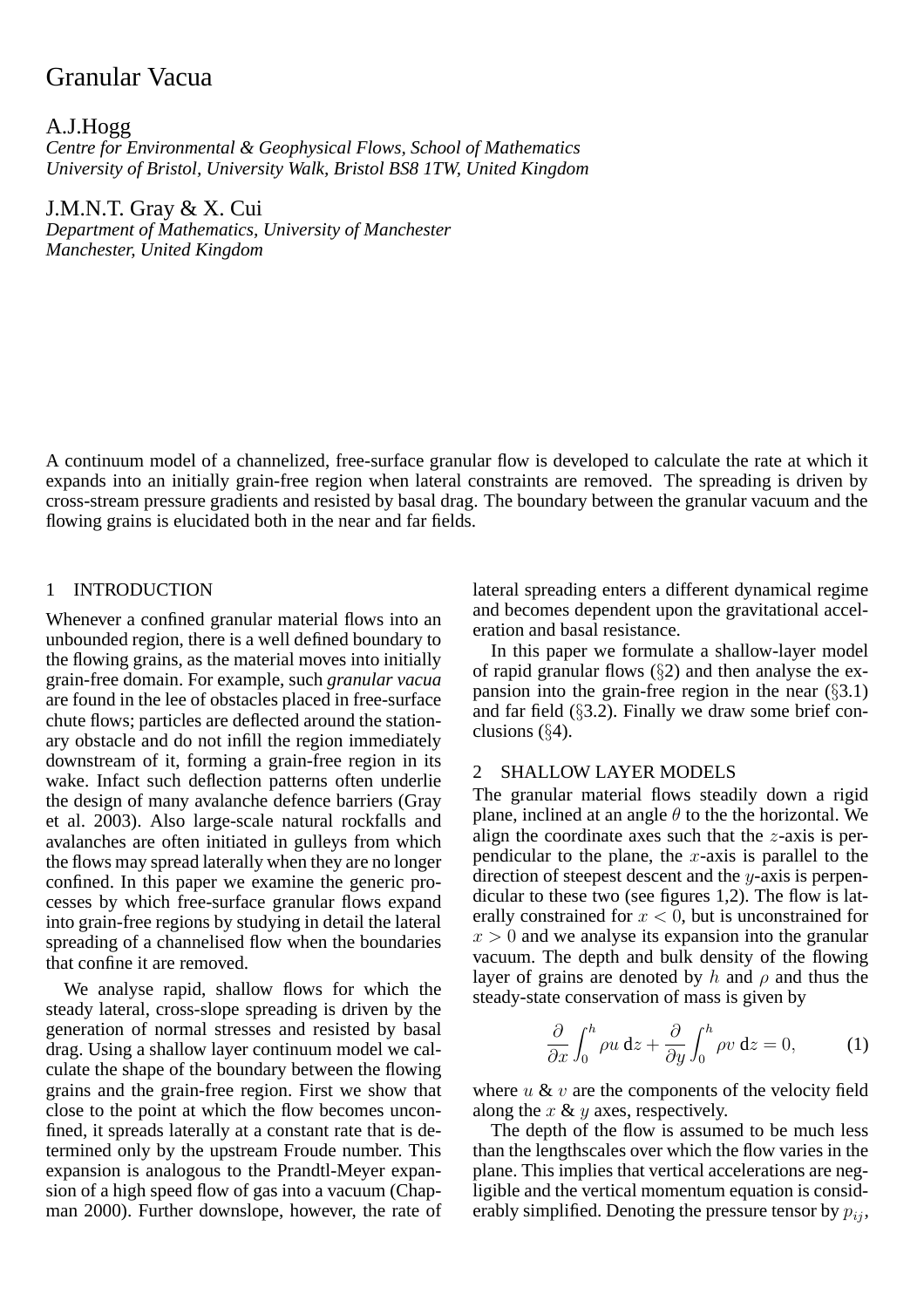this implies that to leading order

$$
p_{zz} = \int_{z}^{h} \rho g \cos \theta \, d\eta, \qquad (2)
$$

where it has been further assumed that the upper surface of the flow is stress-free. The steady momentum equations parallel with the plane are then given by

$$
\frac{\partial}{\partial x} \int_0^h \rho u^2 \,dz + \frac{\partial}{\partial y} \int_0^h \rho u v \,dz = -\frac{\partial}{\partial x} \int_0^h p_{xx} \,dz
$$

$$
-\frac{\partial}{\partial y} \int_0^h p_{xy} \,dz - \tau_x + \int_0^h \rho g \sin \theta \,dz, \tag{3}
$$

$$
\frac{\partial}{\partial x} \int_0^h \rho u v \,dz + \frac{\partial}{\partial y} \int_0^h \rho v^2 \,dz = -\frac{\partial}{\partial x} \int_0^h p_{xy} \,dz
$$

$$
-\frac{\partial}{\partial y}\int_0^h p_{yy}\,\mathrm{d}z - \tau_y. \tag{4}
$$

In these expressions the basal shear stress has components  $\tau_x$  and  $\tau_y$ , which are equal to  $p_{xz}$  and  $p_{yz}$  evaluated at the boundary  $z = 0$ .

To close this mathematical model of the motion we make a series of further assumptions. First, we assume that the bulk density of the flowing material is uniform. Although granular materials must dilate in order to flow, once mobilised, their bulk density varies only negligibly (Savage & Hutter (1989), Pouliquen  $&$  Forterre (2002), Gray et al. (2003)). Thus, we treat the material as incompressible. In addition, we assume that the velocity fields,  $u$  and  $v$  are vertically uniform; such an assumption underlies most depthaveraged, hydraulic models of river, estuarine, debris and avalanche flows. Current understanding of the wide range of dynamical behaviours that may be exhibited by granular flows remains incomplete and there is no widely accepted constitutive law for the internal stresses developed by these flows. However, we may simplify the depth-averaged equations by invoking two further assumptions. First we assume that the ratio of the shear to normal stresses is small  $(p_{xx}, p_{yy} \gg p_{xy})$  and that to leading order the normal stresses are equal,  $p_{xx} = p_{yy} = p_{zz}$  (Gray et al. 2003). This diverges from the approach of Savage & Hutter (1989) who introduced an earth pressure coefficient that measures the ratio  $p_{xx}/p_{zz}$  and is different from unity. However, normal stress differences have been found to be small in simulations Ertas et al. (2001) and both Pouliquen & Forterre (2002) and Gray et al. (2003) suggest that for chute flows they should be neglected. Thus we find that the steady governing equations are given by

$$
\frac{\partial}{\partial x}(hu) + \frac{\partial}{\partial y}(hv) = 0,\tag{5}
$$



Figure 1. Side of the flow.



Figure 2. Plan view of the flow and its expansion.

$$
\frac{\partial}{\partial x}\left(u^2h\right) + \frac{\partial}{\partial y}\left(uvh\right) + \frac{\partial}{\partial x}\left(\frac{g\cos\theta h^2}{2}\right) = -\frac{\tau_x}{\rho}
$$

$$
+gh\sin\theta,\tag{6}
$$

$$
\frac{\partial}{\partial x}(uvh) + \frac{\partial}{\partial y}(v^2h) + \frac{\partial}{\partial y}\left(\frac{g\cos\theta h^2}{2}\right) = -\frac{\tau_y}{\rho}.
$$
 (7)

With the exception of the drag and downslope acceleration terms on the right-hand side of  $(6)$  &  $(7)$ , these equations are equivalent to those that express mass and momentum conservation for the steady flow of a polytropic gas with index 2 (Chapman 2000). Furthermore they are identical to the shallow-water equations used to model hydraulic phenomena (Whitham 1974). We consider a uniform channelized flow upstream of the expansion, that is purely downslope  $(\mathbf{u} = (U_1, 0))$ and of depth  $h_1$ . A constant flow depth and velocity are possible if the basal drag,  $\tau_x$  is equal to the downslope gravitational force  $(\rho gh_1 \sin \theta)$  and recent laboratory experiments have found that steady uniform flows can exist for a range of chute inclinations (see, for example, Pouliquen & Forterre (2002)). We introduce dimensionless variables by scaling velocities by  $U_1$ , lengths by  $h_1$ , stresses by  $\rho U_1^2$  and henceforth will assume that variables are dimensionless, unless indicated otherwise. An important dimensionless parameter is the upstream Froude number,  $F$ , which is given by

$$
F^2 = \frac{U_1^2}{gh_1 \cos \theta}.\tag{8}
$$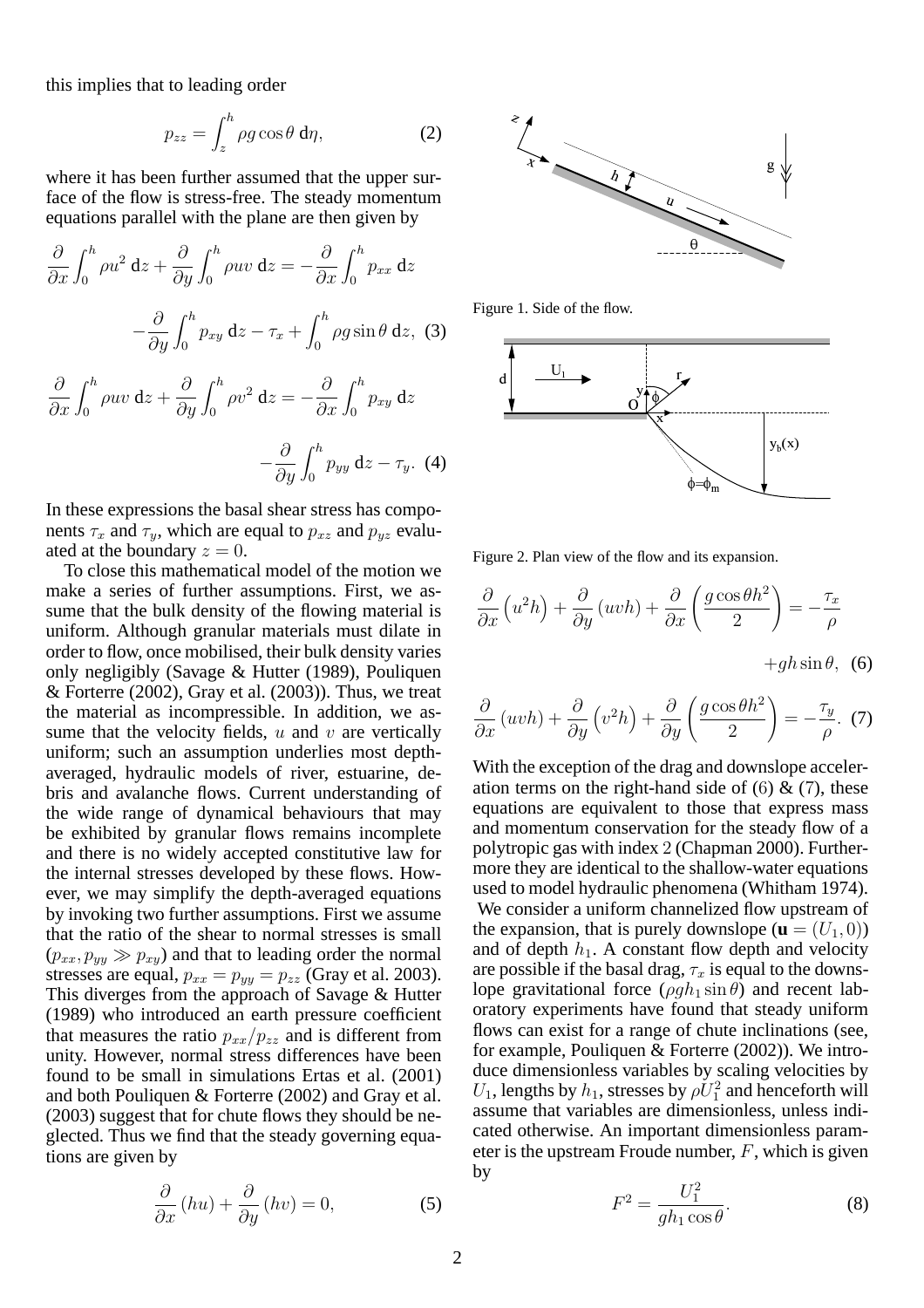This is equivalent to the Mach number in gas flows and measures the speed of the flow relative to the speed of the small amplitude surface waves. Generally for snow avalanches,  $F \gg 1$ ; for example, Issler  $(2003)$  suggests that for dry-snow avalanches, F lies between 5 and 10.

#### 3 EXPANSION INTO A GRANULAR VACUUM

### 3.1 *Local Analysis*

Sufficiently close to the point at which the flow is no longer laterally constrained  $(x = 0)$ , the flow expands and its motion is independent of the gravitational acceleration down the slope and the effects of basal drag (see figure 2). Thus the local behaviour may be examined by analysing the governing equations (5)-(7) in the absence of 'source' terms; in other words the right-hand sides of (6) and (7) may be neglected. The behaviour then becomes akin to Prandtl-Meyer expansions in gas dynamics (Chapman 2000).

To analyse the flow we adopt plane polar coordinates,  $(r, \phi)$  in the vicinity of the origin as shown in figure 2. Furthermore we seek solution for  $u, v$  and  $h$ that are dependent only upon the polar angle  $\phi$ . This ansatz implies that the flow is irrotational. Denoting  $u = U \sin \phi + V \cos \phi$  and  $v = U \cos \phi - V \sin \phi$ , where  $U(\phi)$  and  $V(\phi)$  are velocities in the radial and angular directions, respectively, we find that the governing equations are given by

$$
Uh + \frac{\mathrm{d}}{\mathrm{d}\phi}(Vh) = 0, \tag{9}
$$

$$
-V^2 + V \frac{\mathrm{d}U}{\mathrm{d}\phi} = 0, \qquad (10)
$$

$$
V\frac{\mathrm{d}V}{\mathrm{d}\phi} + UV + \frac{\mathrm{d}h}{\mathrm{d}\phi} = 0. \tag{11}
$$

These equations represent conservation of mass, radial and angular momentum, respectively. We observe from (10) that  $V = dU/d\phi$  and from (9) & (11) that  $V = \sqrt{h}$ . Thus substituting these into (9), we find that

$$
\frac{d^2U}{d\phi^2} + \frac{1}{3}U = 0,
$$
 (12)

with solutions  $U = R\sin(\phi/\sqrt{3} + \alpha)$  and  $V =$  $R/\sqrt{3}\cos(\phi/\sqrt{3}+\alpha)$ , where R and  $\alpha$  are constants to be evaluated.

This solution must be matched to the upstream uniform flow. We introduce an angle  $\phi_0$ , such that for  $\phi < \phi_0$  the flow is the upstream uniform flow, but for  $\phi > \phi_0$  the flow is given by the solution above. Also the upstream Froude number may be related to the angle  $\phi_0$  and is given by  $\cos \phi_0 = F^{-1/2}$ . Thus we may



Figure 3. The angle at which the flow initially expands into the granular vacuum,  $\phi_m$ , as a function of the upstream Froude number, F. Exact  $($ ——) and asymptotic  $($  -  $)$  evaluations of  $\phi_m$ .

solve these simultaneous equations to find that

$$
\alpha = \tan^{-1} \left[ \left( \frac{F^2 - 1}{3} \right)^{\frac{1}{2}} \right] - \frac{1}{\sqrt{3}} \tan^{-1} \left[ \left( F^2 - 1 \right)^{\frac{1}{2}} \right].
$$
\n(13)

Finally we may calculate the maximum expansion that occurs when the flow becomes laterally unconfined. This is given by the streamline on which the height and angular velocity vanish, which may be evaluated as

$$
\phi_m = \sqrt{3} \left( \frac{\pi}{2} - \alpha \right). \tag{14}
$$

We plot the dependence of  $\phi_m$  on the Froude number,  $F$ , in figure 3 and note that it attains a maximum value of  $\pi\sqrt{3}/2$  when  $F = 1$ . This implies that that flows that are critical expand at the greatest rate into granular vacua. Furthermore when  $F \gg 1$ ,

$$
\phi_m = \frac{\pi}{2} + \frac{2}{F} - \frac{5}{3F^3} + O\left(\frac{1}{F^5}\right),\tag{15}
$$

and as can be noted from figure 3, this asymptotic approximation works very well when  $F \geq 3$ .

# 3.2 *Far-field analysis*

Far from the point at which the flow is first laterally unconstrained, the motion once again become affected by the downslope gravitational acceleration and the basal resistance. The motion differs from the uniform flow that occurs on the confined upper part of the chute  $(x < 0)$ , because it is still able to spread laterally. However the rate at which the granular material spreads into the particle-free region is strongly modified and the solution of the preceding subsection is no longer appropriate; in particular the boundary of the expansion is no longer at a constant angle,  $\phi_m$ , to the direction of steepest descent but is curved.